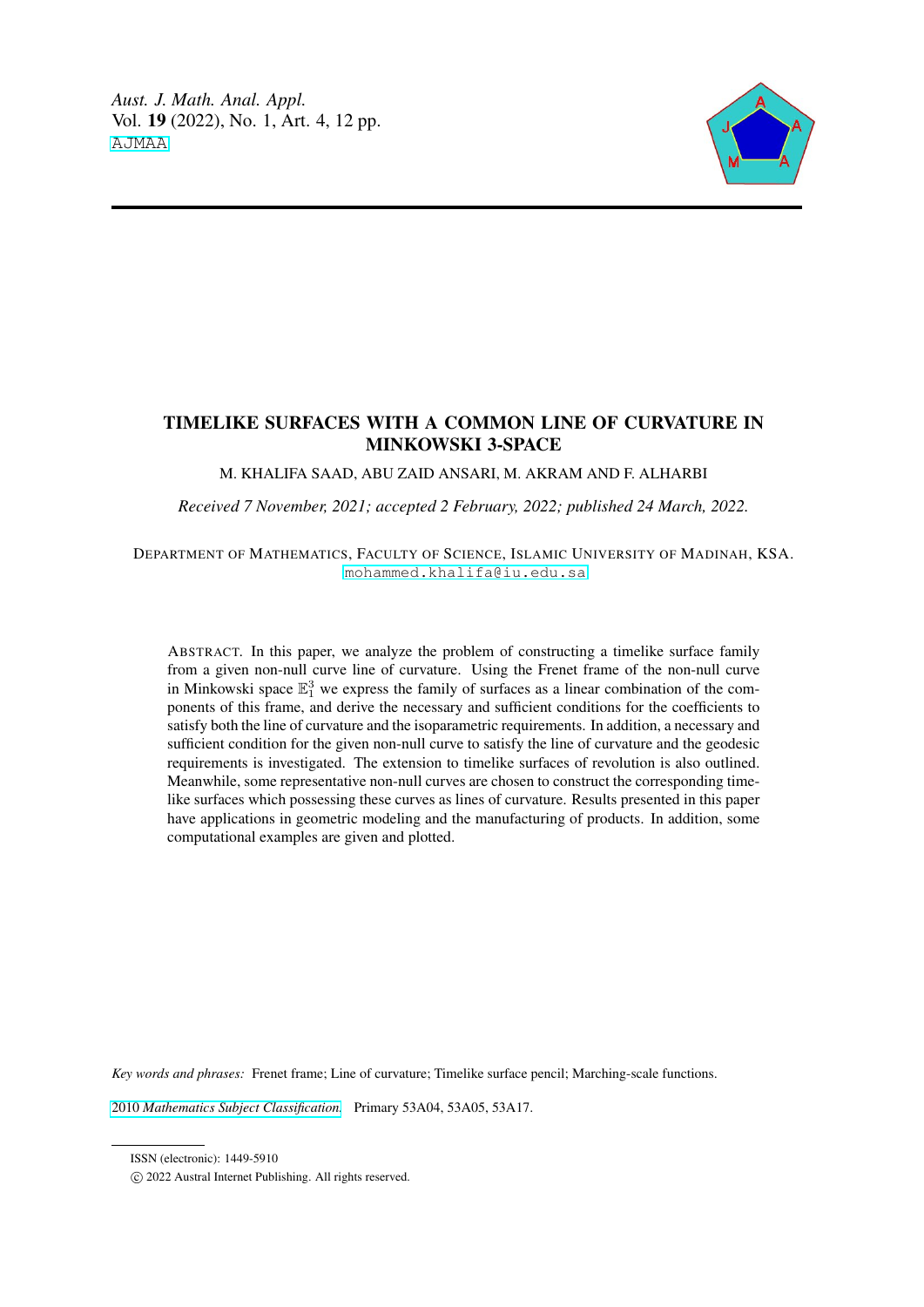## 1. INTRODUCTION

Line of curvature is one of the most interesting topics in differential geometry and it is being study by many mathematicians until now, for example [\[1,](#page-11-0) [2\]](#page-11-1). It is an important tool in surface analysis for exhibiting variations of the principal directions. In Euclidean 3-space, surface with common line of curvature has been the subject of many studies. Li et al. [\[3\]](#page-11-2) studied the parametric surface family which the given curve as the line of curvature. Moreover, they gave an approach to constructing the developable surface through the given curve as line of curvature [\[4\]](#page-11-3). Recently, due to its relationship with physical sciences in Minkowski space, the surface pencils with a common line of curvature have been studied by [\[5,](#page-11-4) [6\]](#page-11-5).

In this work, we extend the work of Wang et al. [\[7\]](#page-11-6) to derive the sufficient and necessary condition for a given non-null curve to be both iso-parametric and line of curvature on a timelike surface. Then, we give family of timelike surfaces with a common line of curvature. Moreover, we show with the helps of given examples that the member, having any desired property, can be choosing the appropriate coefficients. Meanwhile, the extension to timelike surfaces of revolution is also outlined. In addition, the results of being theoretical interest also have applications in geometric modeling and the manufacturing of products, for examples, designing agriculture machines' tools, development models of bulldozers moldboard by geometric modeling method (engineering design).

#### 2. PRELIMINARIES

Let  $\mathbb{E}_1^3$  be the three-dimensional Minkowski space, that is, the three-dimensional real vector space  $\mathbb{R}^3$  with the metric

$$
\langle d\mathbf{y}, d\mathbf{y} \rangle = dy_1^2 + dy_2^2 - dy_3^2,
$$

where  $(y_1, y_2, y_3)$  denotes the canonical coordinates in  $\mathbb{R}^3$ . An arbitrary vector y of  $\mathbb{E}_1^3$  is said to be spacelike if  $\langle y,y\rangle>0$  or y=0, timelike if  $\langle y,y\rangle<0$  and lightlike or null if  $\langle y,y\rangle=0$  and y=0. A timelike or light-like vector in  $\mathbb{E}_1^3$  is said to be causal. For  $y \in \mathbb{E}_1^3$  the norm is defined by  $||y|| = \sqrt{\langle y, y \rangle}$ , then the vector y is called a spacelike unit vector if  $\langle y, y \rangle = 1$  and a timelike unit vector if  $\langle y, y \rangle = -1$ . Similarly, a regular curve in  $\mathbb{E}^3$  can locally be spacelike, timelike or null (lightlike), if all of its velocity vectors are spacelike, timelike or null (lightlike), respectively [\[8,](#page-11-7) [9,](#page-11-8) [10,](#page-11-9) [11,](#page-11-10) [12,](#page-11-11) [13\]](#page-11-12). For any two vectors  $\mathbf{a} = (a_1, a_2, a_3)$  and  $\mathbf{b} = (b_1, b_2, b_3)$  of  $\mathbb{E}_1^3$ , the inner product is the real number  $\langle a,b \rangle = a_1b_1 + a_2b_2 - a_3b_3$  and the vector product is defined by  $\mathbf{a} \times \mathbf{b} = ((a_2b_3 - a_3b_2), (a_3b_1 - a_1b_3), -(a_1b_2 - a_2b_1)).$ 

Let us consider two non-null vectors x and y in  $\mathbb{E}_1^3$ , then there are the following cases; i) Let x and y be spacelike vectors.

If x and y span a spacelike plane, then there is a unique real number  $0 \le \theta \le \pi$  such that  $\langle x, y \rangle = ||x|| ||y|| \cos \theta$ . Here  $\theta$  is called the spacelike angle between the vectors x and y.

If x and y span a timelike plane, then there is a unique real number  $\theta > 0$  such that  $\langle x, y \rangle =$  $\epsilon$  ||x|| ||y|| cosh  $\theta$ , where  $\epsilon = +1$  or  $\epsilon = -1$  according to  $sign(x_2) = sign(y_2)$  or  $sign(x_2) \neq 0$  $sign(y_2)$ , respectively. In this case  $\theta$  is called the central angle between the vectors x and y. ii) Let x and y are timelike vectors.

Then, there is a unique real number  $\theta \ge 0$  such that  $\langle x, y \rangle = \epsilon ||x|| ||y|| \cosh \theta$ , where  $\epsilon = +1$ or  $\epsilon = -1$  according to x and y have different time-orientation or the same time-orientation, respectively.  $\theta$  is called the Lorentzian timelike angle between the vectors x and y. iii) Let x be a spacelike vector and y be timelike.

Then, there is a unique real number  $\theta \geq 0$  such that  $\langle x, y \rangle = \epsilon ||x|| ||y|| \sinh \theta$ , where  $\epsilon = +1$ or  $\epsilon = -1$  according to  $sign(x_2) = sign(y_1)$  or  $sign(x_2) \neq sign(y_1)$ . This number is called the Lorentzian timelike angle between the vectors x and y.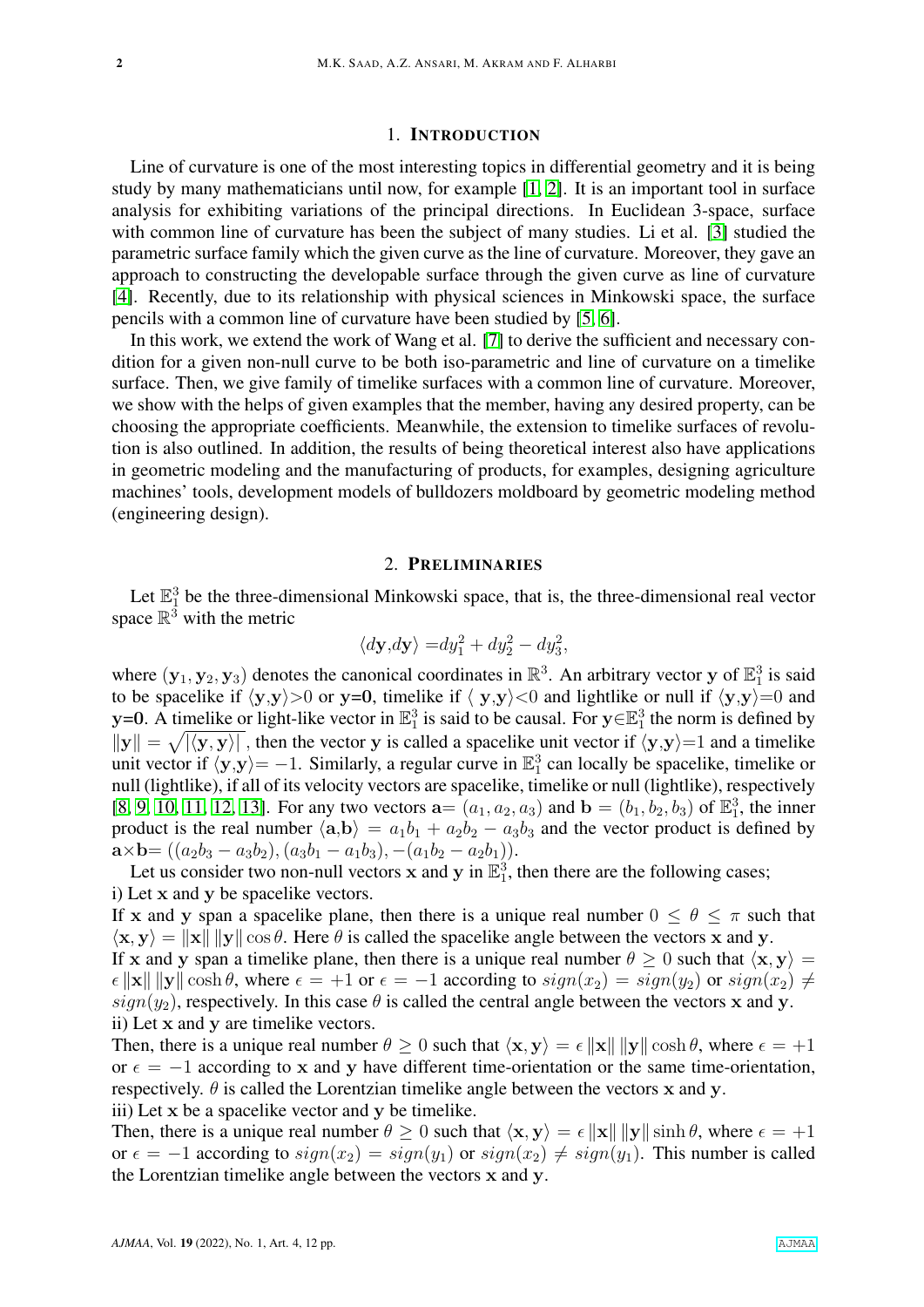Let  $\alpha = \alpha(s)$  be a unit speed non-null curve in  $\mathbb{E}_1^3$ ;  $\kappa(s)$  and  $\tau(s)$  denote the natural curvature and torsion of  $\alpha = \alpha(s)$ , respectively. Consider the Frenet frame  $\{T(s), N(s), B(s)\}\$  associated with curve  $\alpha = \alpha(s)$  such that  $T(s)$ ,  $N(s)$  and  $B(s)$  are the unit tangent, the principal normal and the binormal vector fields, respectively. Then, there are two cases for the Frenet formulae: (i) T and N (resp. T and B) are spacelike vectors while B (resp. N) is timelike vector (similar procedures will be applied):

<span id="page-2-0"></span>(2.1) 
$$
\frac{d}{ds} \begin{pmatrix} \mathbf{T}(s) \\ \mathbf{N}(s) \\ \mathbf{B}(s) \end{pmatrix} = \begin{pmatrix} 0 & \kappa(s) & 0 \\ \kappa(s) & 0 & \tau(s) \\ 0 & \tau(s) & 0 \end{pmatrix} \begin{pmatrix} \mathbf{T}(s) \\ \mathbf{N}(s) \\ \mathbf{B}(s) \end{pmatrix},
$$

and

(2.2) 
$$
\mathbf{T} \times \mathbf{N} = -\mathbf{B}, \ \mathbf{B} \times \mathbf{T} = \mathbf{N}, \ \mathbf{N} \times \mathbf{B} = \mathbf{T}.
$$

(ii)  $T$  is a timelike vector while N and B are spacelike vectors

(2.3) 
$$
\frac{d}{ds} \begin{pmatrix} \mathbf{T}(s) \\ \mathbf{N}(s) \\ \mathbf{B}(s) \end{pmatrix} = \begin{pmatrix} 0 & \kappa(s) & 0 \\ \kappa(s) & 0 & -\tau(s) \\ 0 & \tau(s) & 0 \end{pmatrix} \begin{pmatrix} \mathbf{T}(s) \\ \mathbf{N}(s) \\ \mathbf{B}(s) \end{pmatrix}.
$$

Let  $\mathbf{P} = \mathbf{P}(s, t)$  be a parametric timelike surface in  $\mathbb{E}^3_1$  based on a given spacelike space curve  $\alpha = \alpha(s)$  as follows:

<span id="page-2-1"></span>(2.4) 
$$
\mathbf{P}(s,t) = \alpha(s) + a(s,t)\mathbf{T}(s) + b(s,t)\mathbf{N}(s) + c(s,t)\mathbf{B}(s); \ 0 \le t_0 \le T, \ 0 \le s \le L,
$$

where  $a(s,t)$ ,  $b(s,t)$  and  $c(s,t)$  are all  $C<sup>1</sup>$  functions. If the parameter t is seen as the time, the functions  $a(s, t)$ ,  $b(s, t)$  and  $c(s, t)$  can then be viewed as directed marching distances of a point unit in the time t in the direction T; N; and B, respectively, and the position vector  $\alpha(s)$  is seen as the initial location of this point. The normal vector field is given by

(2.5) 
$$
\mathbf{n}(s,t) := \frac{\partial \mathbf{P}(s,t)}{\partial s} \times \frac{\partial \mathbf{P}(s,t)}{\partial t} = \zeta_1(s,t) \mathbf{T}(s) + \zeta_2(s,t) \mathbf{N}(s) + \eta_3(s,t) \mathbf{B}(s),
$$

where

$$
\zeta_1(s,t) = -\left(\frac{\partial c(s,t)}{\partial s} + b(s,t)\tau(s)\right)\frac{\partial b(s,t)}{\partial t} + \left(\frac{\partial b(s,t)}{\partial s} + a(s,t)\kappa(s) + c(s,t)\tau(s)\right)\frac{\partial c(s,t)}{\partial t},
$$
\n
$$
\zeta_2(s,t) = -\left(1 + \frac{\partial a(s,t)}{\partial s} + b(s,t)\kappa(s)\right)\frac{\partial c(s,t)}{\partial t} + \left(\frac{\partial c(s,t)}{\partial s} + b(s,t)\tau(s)\right)\frac{\partial a(s,t)}{\partial t},
$$
\n
$$
\zeta_3(s,t) = -(1 + \frac{\partial a(s,t)}{\partial s} + b(s,t)\kappa(s))\frac{\partial b(s,t)}{\partial t} + \left(\frac{\partial b(s,t)}{\partial s} + a(s,t)\kappa(s) + c(s,t)\tau(s)\right)\frac{\partial a(s,t)}{\partial t}.
$$

P is called a timelike surface if the induced metric on P is a Lorentzian metric on each tangent plane [\[8,](#page-11-7) [9,](#page-11-8) [10\]](#page-11-9). This is equivalent to saying that the normal vector n is spacelike at each point of M. A non-null curve  $\alpha = \alpha(s)$  is called isoparametric line of curvature of timelike surface P if it is both a line of curvature and an isoparametric curve on P.

The same argument used to timelike surface based on a given spacelike curve can be repeated to timelike surface based on a given timelike curve; we omit the details here.

## 3. TIMELIKE SURFACES WITH A COMMON LINE OF CURVATURE

Our goal is to derive a necessary and sufficient conditions for which the given spacelike curve  $\alpha(s)$  is an isoparametric line of curvature on the timelike surface  $P(s, t)$ .

Firstly, since the directrix  $\alpha(s)$  is an isoparametric curve on the surface there exists a parameter  $t = t_0$  such that  $\alpha(s) = P(s, t_0)$ , that is, we have:

(3.1) 
$$
a(s, t_0) = b(s, t_0) = c(s, t_0) = 0.
$$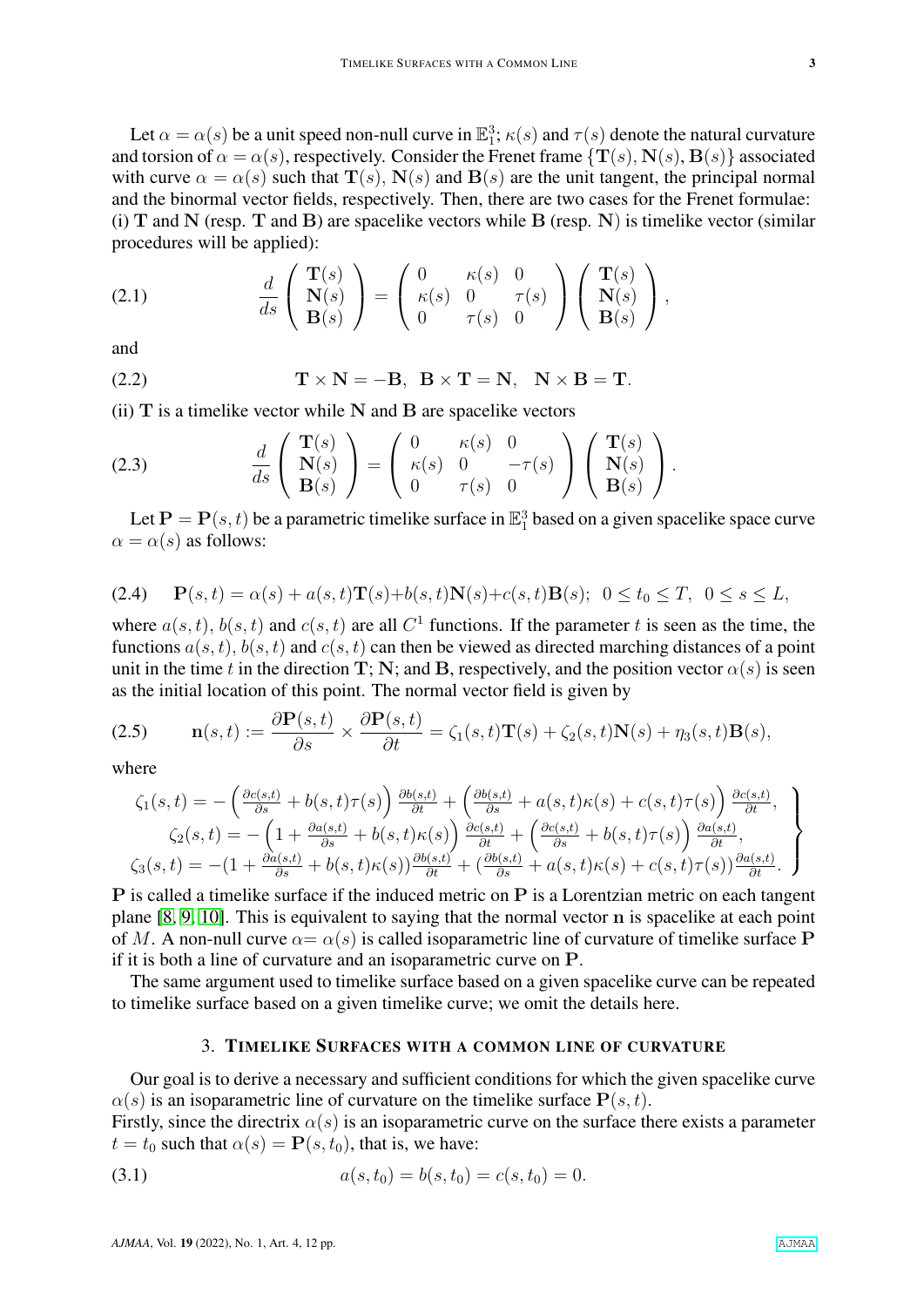Thus, the normal vector field is

<span id="page-3-0"></span>(3.2) 
$$
\mathbf{n}(s,t_0) := \frac{\partial \mathbf{P}(s,t_0)}{\partial s} \times \frac{\partial \mathbf{P}(s,t_0)}{\partial t} = \zeta_1(s,t_0) \mathbf{T}(s) + \zeta_2(s,t_0) \mathbf{N}(s) + \zeta_3(s,t_0) \mathbf{B}(s),
$$

where

(3.3) 
$$
\zeta_1(s,t_0) = -\frac{\partial c(s,t_0)}{\partial s} \frac{\partial b(s,t_0)}{\partial t} + \frac{\partial c(s,t_0)}{\partial t} \frac{\partial b(s,t_0)}{\partial s},
$$

$$
\zeta_2(s,t_0) = -(1 + \frac{\partial a(s,t_0)}{\partial s}) \frac{\partial c(s,t_0)}{\partial t} + \frac{\partial a(s,t_0)}{\partial t} \frac{\partial c(s,t_0)}{\partial s},
$$

$$
\zeta_3(s,t_0) = -(1 + \frac{\partial a(s,t_0)}{\partial s}) \frac{\partial b(s,t_0)}{\partial t} + \frac{\partial a(s,t_0)}{\partial t} \frac{\partial b(s,t_0)}{\partial s}).
$$

Secondly, let us choose a spacelike unit vector

(3.4) 
$$
\mathbf{e}(s) = \cosh \theta \mathbf{N}(s) + \sinh \theta \mathbf{B}(s).
$$

Hence, from Eqs. [3.2](#page-3-0) and [3.4,](#page-3-1) we have that  $e(s)\|n(s, t_0)$  if and only if there exists a function  $\lambda(s)$  such that

(3.5) 
$$
\zeta_1(s,t_0) = 0, \ \zeta_2(s,t_0) = \lambda(s) \cosh \theta, \ \zeta_3(s,t_0) = \lambda(s) \sinh \theta.
$$

Differentiating Eq. [3.4](#page-3-1) and using the corresponding Frenet formulae [2.1,](#page-2-0) we find

<span id="page-3-1"></span>
$$
\frac{d\mathbf{e}}{ds} = \left(\frac{d\theta}{ds} + \tau\right)\mathbf{e}^{\perp} + \kappa \cosh \theta \mathbf{T}.
$$

However, according to the Rodrigues' formula,  $\alpha = \alpha(s)$  is spacelike line of curvature on the timelike surface  $P(s, t)$  if and only if  $\frac{d\theta}{ds} + \tau = 0$ . This means that

(3.6) 
$$
\theta(s) = \theta_0 - \int_{s_0}^{s} \tau(s) ds,
$$

where  $s_0$  is the starting value of arc length and  $\theta_0 = \theta(s_0)$ . From the analysis above, we can draw a conclusion as follows:

<span id="page-3-3"></span>**Theorem 3.1.** *The given spacelike curve*  $\alpha(s)$  *is a line of curvature on the timelike surface* P(s, t) *if and only if*

<span id="page-3-2"></span>(3.7) 
$$
a(s, t_0) = b(s, t_0) = c(s, t_0) = 0, \quad 0 \le t_0 \le T, \quad 0 \le s \le L, \quad \lambda(s) \ne 0, \zeta_1(s, t_0) = 0, \quad \zeta_2(s, t_0) = \lambda(s) \cosh \theta, \quad \zeta_3(s, t_0) = \lambda(s) \sinh \theta,
$$

*where the functions*  $\lambda(s)$  *and*  $\theta(s)$  *are called controlling functions.* 

We call the set of surfaces defined by [2.4](#page-2-1) and [3.7](#page-3-2) the family of timelike surfaces with common spacelike line of curvature. Any surface  $P(s, t)$  defined by [2.4](#page-2-1) and satisfying [3.7](#page-3-2) is a member of this family. Similar with [\[7\]](#page-11-6), for the purposes of simplification and analysis, we also consider the case when the marching-scale functions  $a(s, t)$ ,  $b(s, t)$  and  $w(s, t)$  can be written into two factors:

$$
a(s,t) = l(s)A(t),
$$
  
\n
$$
b(s,t) = m(s)B(t),
$$
  
\n
$$
c(s,t) = n(s)C(t),
$$

where  $l(s)$ ,  $m(s)$ ,  $n(s)$ ,  $A(t)$ ,  $B(t)$  and  $C(t)$  are  $C<sup>1</sup>$  functions and  $l(s)$ ,  $m(s)$  and  $n(s)$  are not identically zero. Thus, from the Theorem [3.1,](#page-3-3) we can get the following corollary:

**Corollary 3.2.** A necessary and sufficient condition of the spacelike curve  $\alpha(s)$  being a line of *curvature on the timelike surface*  $P(s, t)$  *is* 

<span id="page-3-4"></span>(3.8) 
$$
A(t_0) = B(t_0) = C(t_0) = 0,
$$

$$
-n(s) \frac{dC(t_0)}{dt} = \lambda(s) \cosh \theta, \ -m(s) \frac{dB(t_0)}{dt} = \lambda(s) \sinh \theta.
$$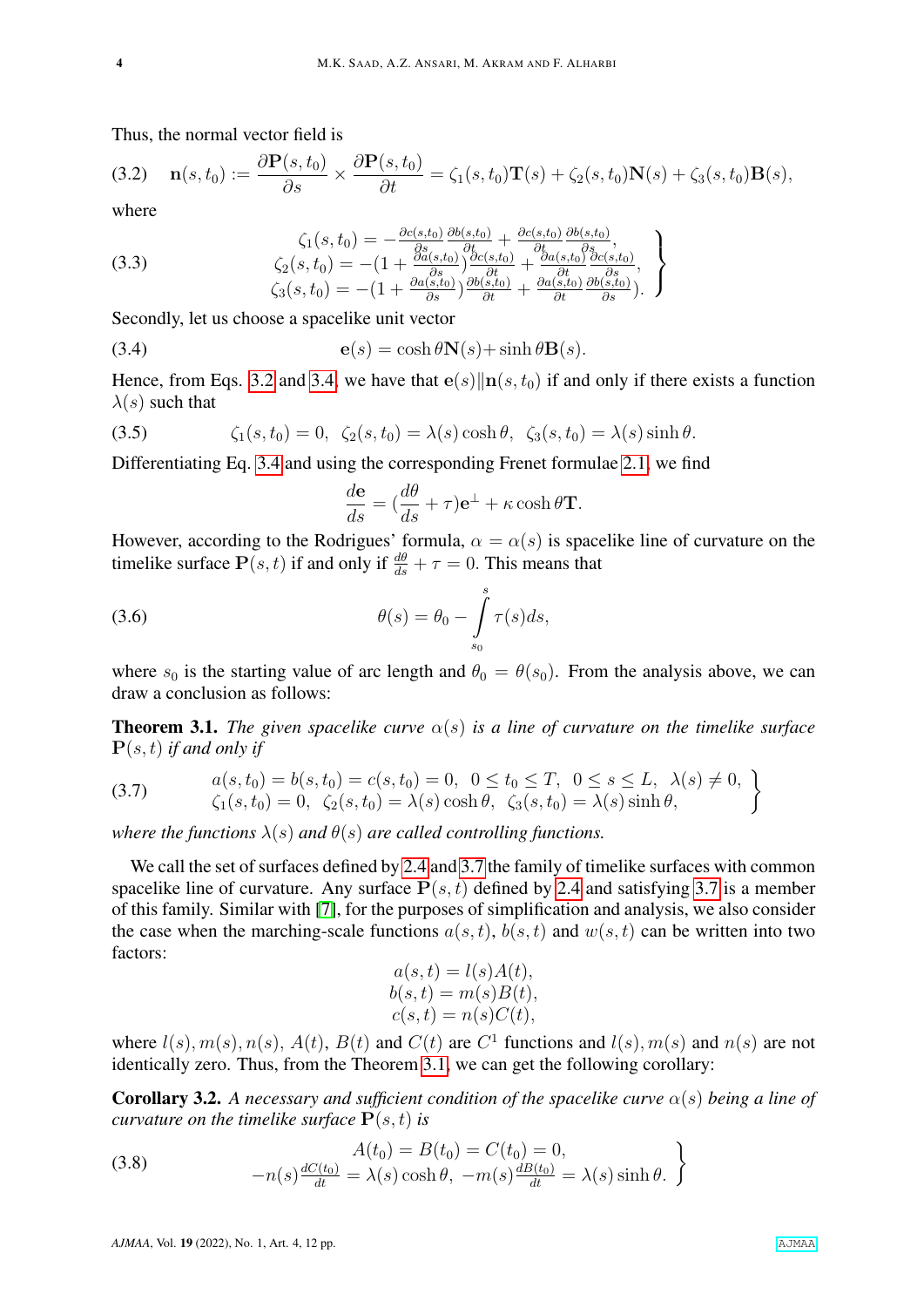However, we can assume that the marching-scale functions depend only on the parameter  $t$ ; that is  $l(s) = m(s) = n(s) = 1$ . Then, we analyze the condition [3.8](#page-3-4) according to the different expressions of  $\theta(s)$ :

(i) In the case of  $\tau(s) \neq 0$ , then  $\theta(s)$  is a non-constant function of variable s and the condition [3.8](#page-3-4) can be represented as

<span id="page-4-0"></span>(3.9) 
$$
A(t_0) = B(t_0) = C(t_0) = 0,
$$

$$
- \frac{dC(t_0)}{dt} = \lambda(s) \cosh \theta, \frac{dB(t_0)}{dt} = -\lambda(s) \sinh \theta,
$$

(ii) In the case of  $\tau(s) = 0$ , that is the curve is a spacelike planar curve, then  $\theta(s) = \theta_0$  is a constant and we have

(a) In the case of  $\theta_0 \neq 0$ , the condition [3.9](#page-4-0) can be represented as

(3.10) 
$$
A(t_0) = B(t_0) = C(t_0) = 0,
$$

$$
-\frac{dC(t_0)}{dt} = \lambda(s) \cosh \theta_0, \frac{dB(t_0)}{dt} = -\lambda(s) \sinh \theta_0.
$$

(b) In the case of  $\theta_0 = 0$ , the condition [3.9](#page-4-0) can be represented as

(3.11) 
$$
A(t_0) = B(t_0) = C(t_0) = 0,-\frac{dC(t_0)}{dt} = \lambda(s), \frac{dB(t_0)}{dt} = o,
$$

and from Eq. [3.4](#page-3-1) the normal  $n(s, t_0)$  (resp.  $e(s)$ ) is coincident with N. In this case, the curve  $\alpha = \alpha(s)$  is not only a spacelike line of curvature line but also a spacelike geodesic.

3.1. Examples of timelike surfaces with a common spacelike line of curvature. In this paragraph, some representative examples are illustrated to verify the method.

Example 3.1. *In this example, we construct timelike surface pencil in which all the timelike surfaces share a spacelike helix as common spacelike line of curvature. Given the spacelike circle helix:*

$$
\alpha(s) = (a_1 \sinh \frac{s}{a_3}, a_2 \frac{s}{a_3}, a_1 \cosh \frac{s}{a_3}), a_1 > 0, a_2 \neq 0, a_1^2 + a_2^2 = a_3^2, -4 \le s \le 4.
$$

It is easy to show that

$$
\mathbf{T}(s) = \left(\frac{a_1}{c}\cosh\frac{s}{a_3}, \frac{a_2}{a_3}, \frac{a_1}{a_3}\sinh\frac{s}{a_3}\right),
$$
  
\n
$$
\mathbf{N}(s) = (\sinh\frac{s}{a_3}, 0, \cosh\frac{s}{a_3}),
$$
  
\n
$$
\mathbf{B}(s) = \left(\frac{a_2}{a_3}\cosh\frac{s}{a_3}, -\frac{a_1}{a_3}, \frac{a_2}{a_3}\sinh\frac{s}{a_3}\right),
$$

and  $\tau = \frac{a_2}{a^2}$  $\frac{a_2}{a_3^2}$ , then  $\theta(s) = \frac{a_2}{a_3^2} s + \theta_0$ . If  $\theta_0 = 0$ , we have  $\theta(s) = \frac{a_2}{a_3^2} s$ . By choosing

$$
l(s) = m(s) = n(s) = 1,
$$
  
\n
$$
A(t) = \alpha t, -B(t) = t\lambda(s)\sinh\theta, -C(t) = t\lambda(s)\cosh\theta, \lambda \neq 0,
$$

and from formula [2.4,](#page-2-1) we obtain the following timelike surface pencil

$$
\mathbf{P}(s,t;\alpha,\lambda) = (a_1 \sinh \frac{s}{a_3}, a_2 \frac{s}{a_3}, a_1 \cosh \frac{s}{a_3}) + t(\alpha, -\lambda \sinh \theta, -\lambda \cosh \theta)
$$

$$
\times \begin{pmatrix} \frac{a_1}{a_3} \cosh \frac{s}{a_3} & \frac{a_2}{a_3} & \frac{a_1}{a_3} \sinh \frac{s}{a_3} \\ \sinh \frac{s}{a_3} & 0 & \cosh \frac{s}{a_3} \\ \frac{a_2}{a_3} \cosh \frac{s}{a_3} & -\frac{a_1}{c} & \frac{a_2}{a_3} \sinh \frac{s}{a_3} \end{pmatrix}.
$$

So, if we choose  $t \in [-2, 0]$ ,  $a_1 = 2$ ,  $a_2 = 1$ , then for  $\alpha = 1$ ,  $\lambda = -1$  and  $\alpha = -1$ ,  $\lambda = 1$ , the corresponding timelike surfaces are shown in Fig. [1A](#page-5-0) and Fig. [1B,](#page-5-0) respectively.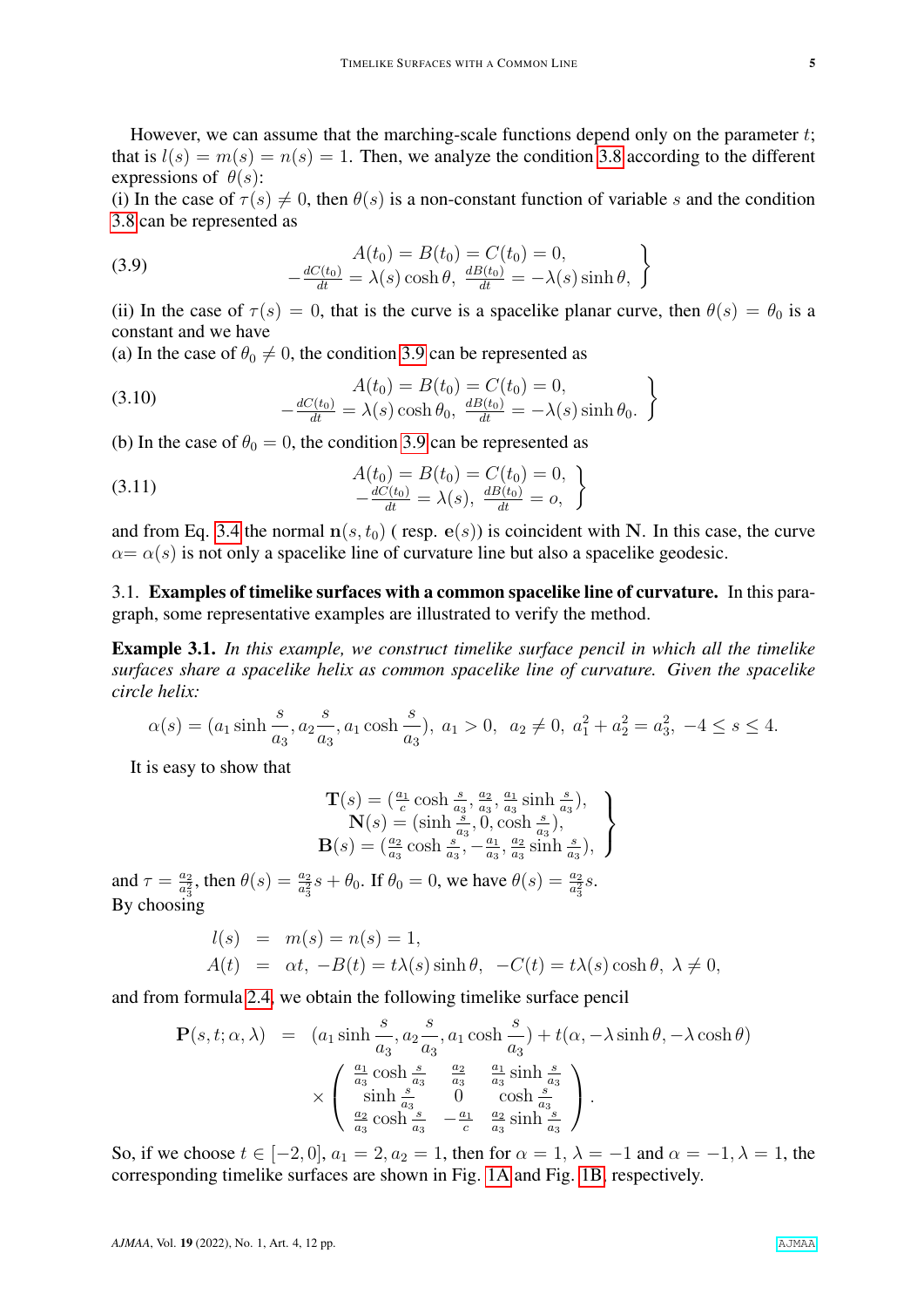<span id="page-5-0"></span>

*Figure 1:* (*A*)  $P(s,t;1,-1)$  (*B*)  $P(s,t; 5/4, -$ 5/2)*.*

## Example 3.2. *Suppose we are given a parametric spacelike curve*

 $\alpha(s) = (\cos s, \sin s, 0), -\pi \leq s \leq \pi.$ 

After simple computation, we have

$$
\mathbf{T}(s) = (-\sin s, \cos s, 0), \ \mathbf{N}(s) = (-\cos s, -\sin s, 0), \ \mathbf{B}(s) = (0, 0, 1),
$$

and  $\tau = 0$  which follows  $\theta(s) = \theta_0$  is a constant. By choosing

$$
l(s) = m(s) = n(s) = 1,
$$
  
\n
$$
A(t) = \alpha t, -B(t) = t\lambda(s) \sinh \theta_0, -C(t) = t\lambda(s) \cosh \theta_0, \lambda \neq 0,
$$

and from formula [2.4,](#page-2-1) we obtain the following timelike surface pencil

$$
\mathbf{P}(s,t;\alpha,\lambda)=(\cos s,\sin s,0)+t(\alpha,-\lambda\sinh\theta_0,-\lambda\cosh\theta_0)\left(\begin{array}{ccc}-\sin s&\cos s&0\\-\cos s&-\sin s&0\\0&0&1\end{array}\right).
$$

So, if we choose  $t \in [-1, 1]$  and  $\theta_0 = 0.5$ , then for  $\alpha = 1$ ,  $\lambda = -1$  and  $\alpha = -1$ ,  $\lambda = 1$ , the corresponding timelike surfaces are shown in Fig. [2A,](#page-6-0) and Fig. [2B,](#page-6-0) respectively.

3.2.  $\alpha = \alpha(s)$  is a timelike line of curvature. This time the directrix  $\alpha(s)$  is an isoparametric timelike curve on the surface. As stated in the above case, we get the corresponding conditions and we omit the details here.

**Theorem 3.3.** *The given timelike curve*  $\alpha(s)$  *is a line of curvature on the timelike surface*  $P(s,t)$ *if and only if*

(3.12) 
$$
\begin{array}{c}\n a(s, t_0) = b(s, t_0) = c(s, t_0) = 0, \\
\frac{\partial c(s, t_0)}{\partial t} \frac{\partial b(s, t_0)}{\partial s} - \frac{\partial c(s, t_0)}{\partial s} \frac{\partial b(s, t_0)}{\partial t} = 0, \\
-(1 + \frac{\partial a(s, t_0)}{\partial s}) \frac{\partial c(s, t_0)}{\partial t} + \frac{\partial a(s, t_0)}{\partial t} \frac{\partial c(s, t_0)}{\partial s} = \lambda(s) \cos \theta, \\
(1 + \frac{\partial a(s, t_0)}{\partial s}) \frac{\partial b(s, t_0)}{\partial t} - \frac{\partial a(s, t_0)}{\partial t} \frac{\partial b(s, t_0)}{\partial s} = \lambda(s) \sin \theta.\n \end{array}
$$

*where*  $\lambda(s) \neq 0$ .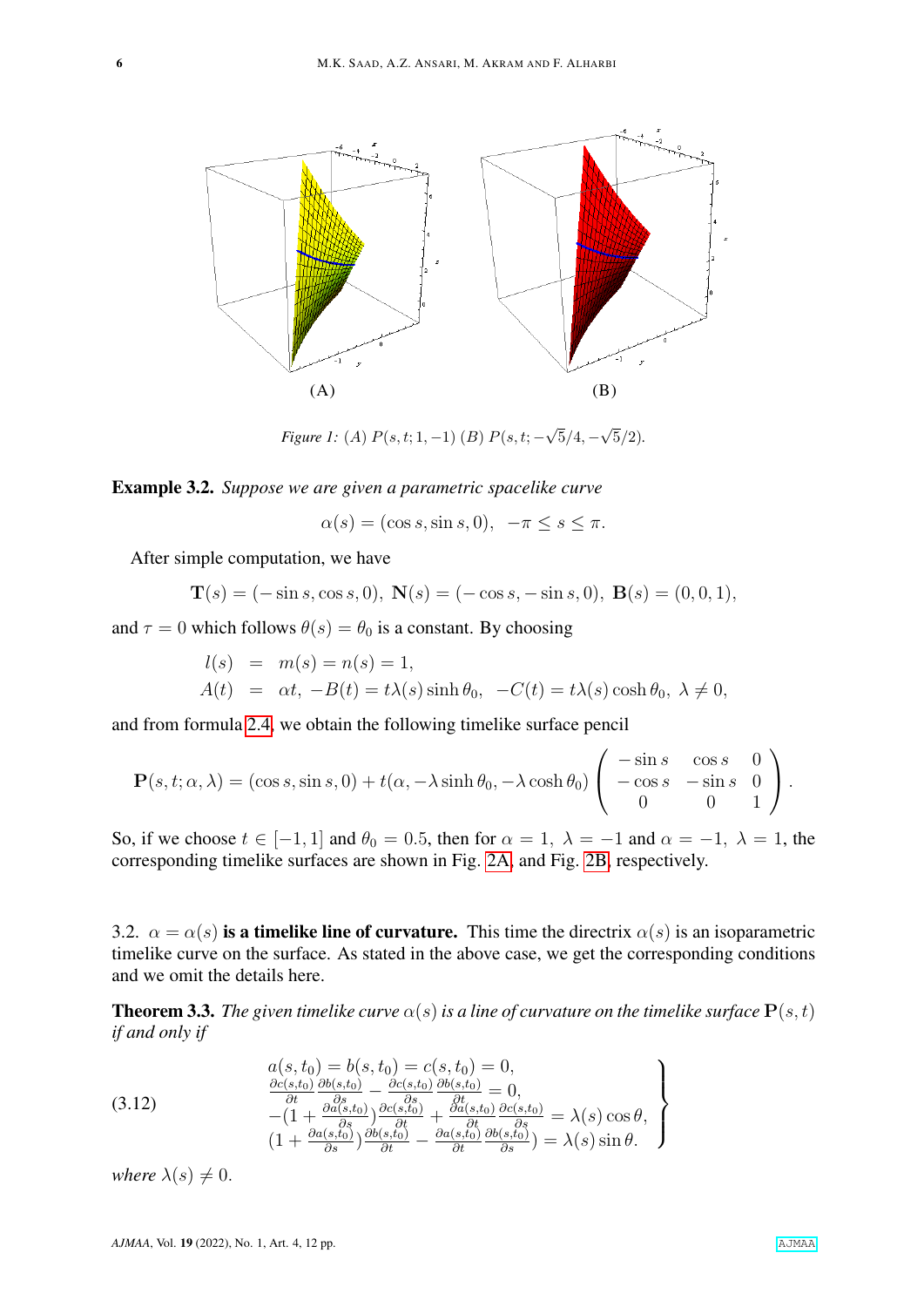<span id="page-6-0"></span>

<span id="page-6-1"></span>*Figure 2:* (*A*)  $P(s, t; 0.3, -0.5)$  (*B*)  $P(s, t; 3, -1)$ *.* 

**Corollary 3.4.** A necessary and sufficient condition of the timelike curve  $\alpha(s)$  being a line of *curvature on the timelike surface*  $P(s, t)$  *is* 

(3.13) 
$$
A(t_0) = B(t_0) = C(t_0) = 0,
$$

$$
-n(s) \frac{dC(t_0)}{dt} = \lambda(s) \cos \theta, \ m(s) \frac{dB(t_0)}{dt} = \lambda(s) \sin \theta,
$$

*where*  $\lambda(s) \neq 0$ *.* 

By a similar procedure, we also have the following:

(i) In the case of  $\tau(s) \neq 0$ , then  $\theta(s)$  is a non-constant function of variable s and the conditio[n3.13](#page-6-1) can be represented as

<span id="page-6-2"></span>(3.14) 
$$
A(t_0) = B(t_0) = C(t_0) = 0,
$$

$$
-\frac{dC(t_0)}{dt} = \lambda(s) \cos \theta, \frac{dB(t_0)}{dt} = \lambda(s) \sin \theta.
$$

(ii) In the case of  $\tau(s) = 0$ , that is the curve is a spacelike planar curve, then  $\theta(s) = \theta_0$  is a constant and we have two different cases:

(a) In the case of  $\sin \theta_0 \neq 0$ , the condition [3.14](#page-6-2) can be represented as

(3.15) 
$$
A(t_0) = B(t_0) = C(t_0) = 0,
$$

$$
-\frac{dC(t_0)}{dt} = \lambda(s) \cos \theta_0, \frac{dB(t_0)}{dt} = \lambda(s) \sin \theta_0.
$$

(b) In the case of  $\sin \theta_0 = 0$ , the condition [3.14](#page-6-2) can be represented as

(3.16) 
$$
A(t_0) = B(t_0) = C(t_0) = 0,-\frac{dC(t_0)}{dt} = \lambda(s), \frac{dB(t_0)}{dt} = 0.
$$

In this case, the curve  $\alpha = \alpha(s)$  is not only a timelike line of curvature but also a timelike geodesic of the timelike surface  $P(s, t)$ .

3.3. Examples of timelike surfaces with a common timelike line of curvature. In this paragraph, by a similar arguments, some representative examples are illustrated to verify the method.

Example 3.3. *Suppose we are given a parametric timelike helix*

$$
(3.17) \qquad \alpha(s) = (a_1 \cosh \frac{s}{c}, b\frac{s}{c}, a_1 \sinh \frac{s}{c}), \ a_1 > 0, \ a_2 \neq 0, \ a_1^2 - a_2^2 = a_3^2, \ -2 \le s \le 2.
$$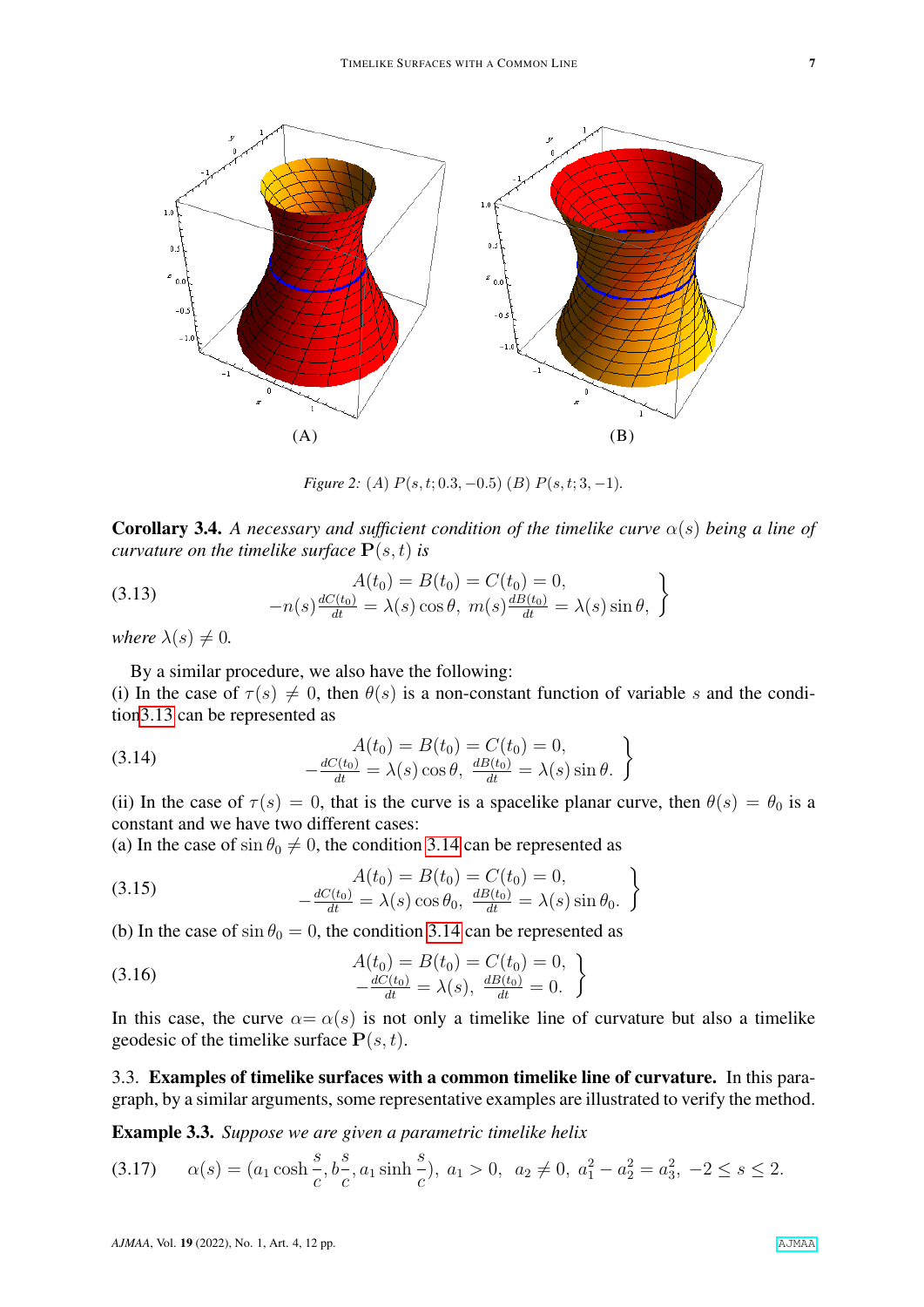We will construct a pencil of timelike surfaces sharing the helix  $\alpha(s)$  as the timelike curvature line. After simple computation, we have

(3.18) 
$$
\mathbf{T}(s) = \left(\frac{a_1}{a_3}\sinh\frac{s}{a_3}, \frac{a_2}{a_3}, \frac{a_1}{a_3}\cosh\frac{s}{a_3}\right), \n\mathbf{N}(s) = (\cosh\frac{s}{a_3}, 0, \sinh\frac{s}{a_3})\n\mathbf{B}(s) = \left(\frac{a_2}{a_3}\sinh\frac{s}{a_3}, \frac{a_1}{a_3}, \frac{a_2}{a_3}\cosh\frac{s}{a_3}\right),
$$

where  $\tau = \frac{a_2}{a_2}$  $\frac{a_2}{a_3}$ , then  $\theta(s) = \frac{a_2}{a_3^2}s + \theta_0$  If  $\theta_0 = 0$ , we have  $\theta(s) = \frac{a_2}{a_3^2}s$ . By choosing

$$
l(s) = m(s) = n(s) = 1,
$$
  
\n
$$
A(t) = \alpha t, B(t) = t\lambda(s)\sin\theta, -C(t) = t\lambda(s)\cos\theta, \lambda \neq 0, 0 \le t \le T.
$$

By putting these choices of functions  $A$ ,  $B$  and  $C$  into Eq. [2.4,](#page-2-1) we obtain the following timelike surface pencil:

$$
\mathbf{P}(s,t;\alpha,\lambda)=(a_1\cosh\frac{s}{a_3},a_2\frac{s}{a_3},a_1\sinh\frac{s}{a_3})+t(\alpha,\lambda\sin\theta,-\lambda\cos\theta)\left(\begin{array}{ccc}\frac{a_1}{a_3}\sinh\frac{s}{a_3}&\frac{a_2}{a_3}&\frac{a_1}{a_3}\cosh\frac{s}{a_3}\\ \cosh\frac{s}{a_3}&0&\sinh\frac{s}{a_3}\\ \frac{a_2}{a_3}\sinh\frac{s}{a_3}&\frac{a_1}{a_3}&\frac{a_2}{a_3}\cosh\frac{s}{a_3}\end{array}\right).
$$

Here, we chose  $t \in [-2, 2], a_1 = 2, a_2 = 1$ . For  $\alpha = 1, \lambda = -1$  and  $\alpha = -1$  $\sqrt{3}$  $\frac{\sqrt{3}}{4}, \lambda = \sqrt{3}$  $\frac{\sqrt{3}}{2}$ , the corresponding timelike surfaces are shown in Fig. [3A](#page-7-0) and Fig. [3B,](#page-7-0) respectively.

<span id="page-7-0"></span>

*Figure 3:* (*A*)  $P(s,t;1,-1)$  (*B*)  $P(s,t;-$ √  $5/4, -$ √ 5/2)*.*

Example 3.4. *Suppose we are given a parametric timelike curve*

 $\alpha(s) = (\cosh s, 0, \sinh s), -2 \leq s \leq 2.$ 

After simple computation, we have

$$
\mathbf{T}(s) = (\sinh s, 0, \cosh s), \ \mathbf{N}(s) = (\cosh s, 0, \sinh s), \ \mathbf{B}(s) = (0, 1, 0),
$$

and  $\tau = 0$  which follows  $\theta$  is a nonzero constant. By choosing

$$
l(s) = m(s) = n(s) = 1,
$$
  
\n
$$
A(t) = \alpha t, B(t) = t\lambda(s)\sin\theta, -C(t) = t\lambda(s)\cos\theta, \lambda \neq 0, 0 \le t \le T,
$$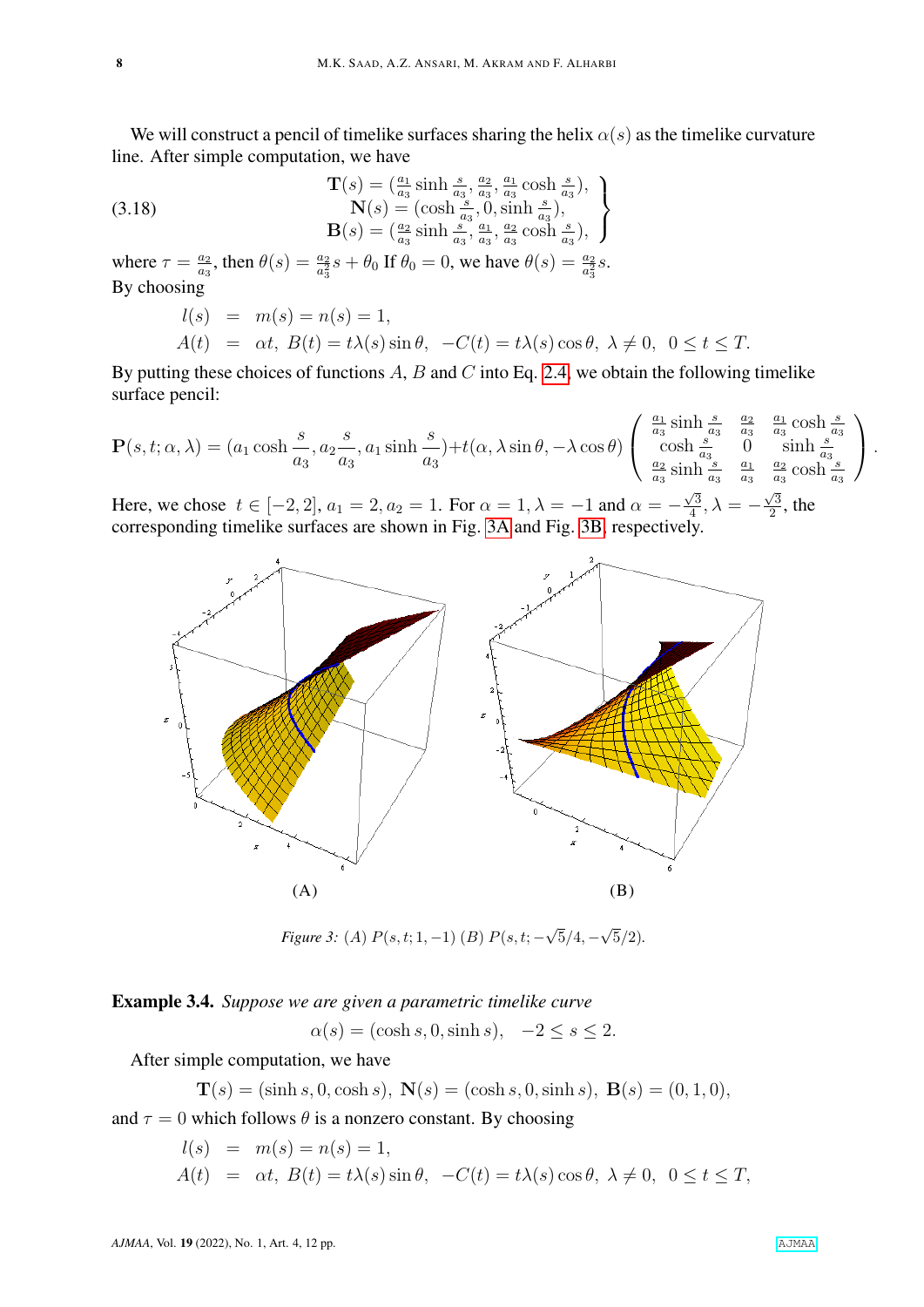and from formula [2.4,](#page-2-1) we obtain the following timelike surface pencil

$$
\mathbf{P}(s,t;\alpha,\lambda) = (\cosh s, 0, \sinh s) + t(\alpha, \lambda \sin \theta, -\lambda \cos \theta) \begin{pmatrix} \sinh s & 0 & \cosh s \\ \cosh s & 0 & \sinh s \\ 0 & 1 & 0 \end{pmatrix}.
$$

We chose  $\theta = 0$ . For  $\alpha = 0.3$ ,  $\lambda = -1$ , and  $t \in [-2,0]$ , the corresponding timelike surface is shown in Fig. [4A.](#page-8-0) Fig. [4B](#page-8-0) shows the timelike surface with  $\alpha$ =-0.3,  $\lambda$ =1, and  $t \in [0,2]$ .

<span id="page-8-0"></span>

*Figure 4:* (*A*)  $P(s, t; 0.3, -0.5)$  (*B*)  $P(s, t; 3, -1)$ *.* 

3.4. Timelike surfaces of revolution. In this paragraph, for a given circle, we construct timelike surface of revolution with this circle as a line of curvature. By a circle in  $\mathbb{E}^3_1$ , as in Euclidean space, we mean a planar curve with constant curvature. In particular, given a surface of revolution there exists a uniparametric family of planes of  $\mathbb{E}^3_1$  whose intersection with it is a circle. Since the circles are contained in a timelike surface, each circle of the foliation must be a spacelike curve. However, the planes containing the circles can be of any causal type. After an isometry of the ambient space  $\mathbb{E}_1^3$ , a spacelike circle parametrizes as follows: If  $\Gamma$  is the horizontal plane  $z = 0$ , the circle is given by

$$
\alpha(r) = (a_1 \cos r, a_1 \sin r, 0), \ a_1 > 0, \ 0 \le r \le 2\pi.
$$

In this case, the curve is a Euclidean horizontal circle. It is easy to get that

$$
\mathbf{T}(s) = (-\sin r, \cos r, 0), \ \mathbf{N}(s) = (-\cos r, -\sin r, 0), \ \mathbf{B}(s) = (0, 0, 1),
$$

and  $\tau = 0$ , which follows  $\theta(s) = \theta_0$  is a constant. Let

$$
l(r) = m(r) = n(r) = 1, \ \lambda(r) = ||\alpha'(r)|| \ \mu
$$
  

$$
A(t) = \alpha t, \ -B(t) = t\mu \sinh \theta_0, \ -CC(t) = t\lambda\mu \cosh \theta_0, \ \mu \neq 0,
$$

thus the timelike surface pencil can be expressed as

$$
\mathbf{P}(r,t;\alpha,\mu) = (a_1 \cos r, a_1 \sin r, 0) + t(\alpha, -\mu \sinh \theta_0, -\mu \cosh \theta_0) \begin{pmatrix} -\sin r & \cos r & 0 \\ -\cos r & -\sin r & 0 \\ 0 & 0 & 1 \end{pmatrix}.
$$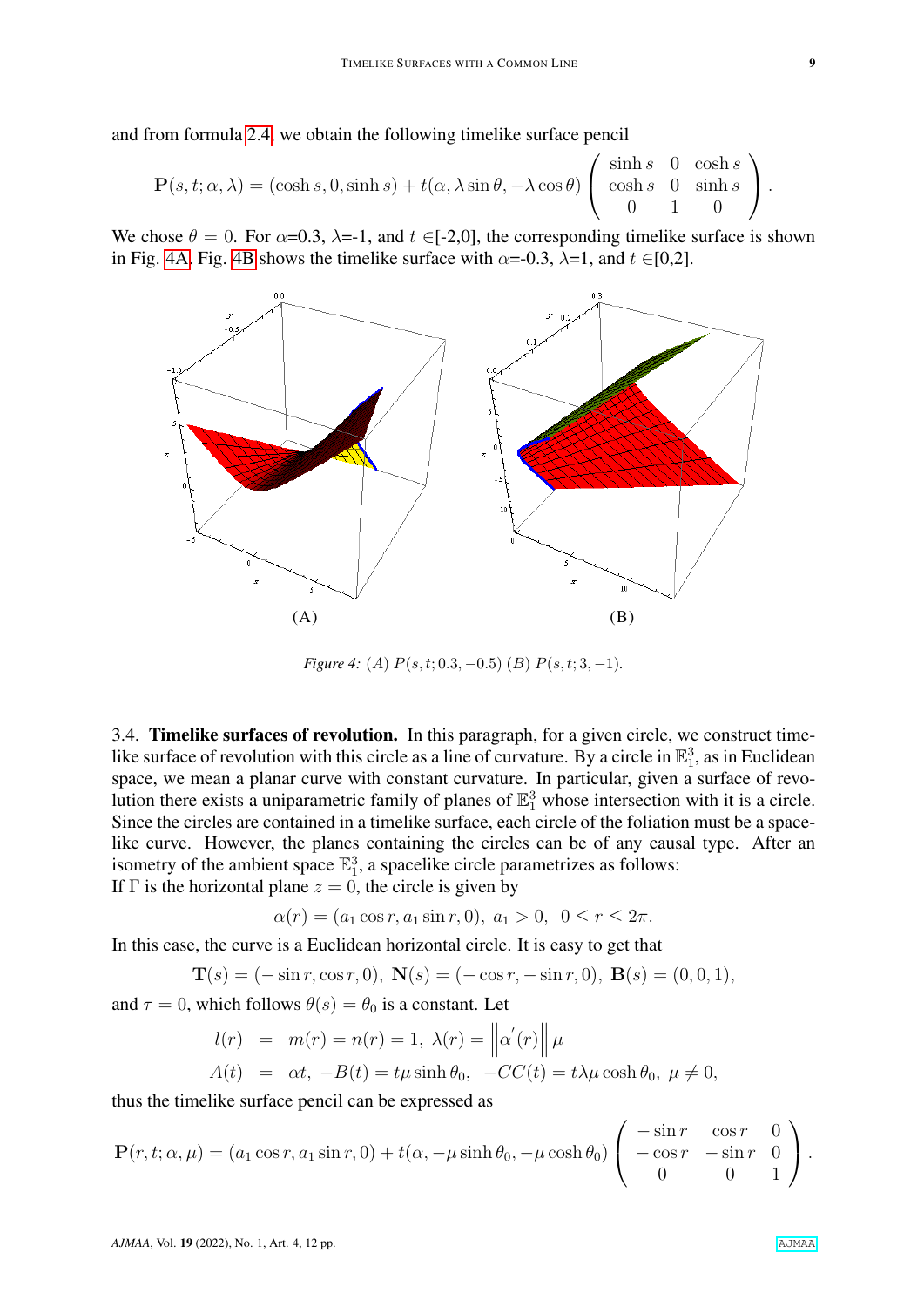On the other hand, a surface of revolution (or rotational surface) of  $\mathbb{E}^3$  with axis of rotation L is a surface which is invariant under the action of the group of motions in  $\mathbb{E}^3_1$ . If the axis is timelike ( resp. spacelike), we may suppose that the axis is the  $z - axis$  (resp.  $y - axis$ ), since every timelike (resp. spacelike) unit vector is transformed to  $(0,0,1)$  (resp.  $(0,1,0)$ ) by Lorentzian transformation. Then the surface is expressed as follows:

$$
\bar{\mathbf{P}}(r,t) = (h_y(t)\cos r, h_y(t)\sin r, h_z(t))
$$
 if the axis-is timelike,

where  $h(t)=(0, h_y(t), h_z(t))$  is a timelike curve in the oyz-plane and  $h_y(t) \neq 0$ . By combining the surfaces  $P(r, t)$  and  $P(r, t; \alpha, \mu)$  represent the same surface, we have

 $h_y(t) = a_1 + \mu t \sinh \theta_0$ ,  $h_z(t) = -\mu t \cosh \theta_0$ .

Hence, the timelike surface pencil of revolution can be written as

$$
\mathbf{P}(r,t;a_1,\mu,\theta_0) = ((a_1 + \mu t \sinh \theta_0) \cos r, (a_1 + \mu t \sinh \theta_0) \sin r, -\mu t \cosh \theta_0))
$$

The parametric curve  $h(t)$  is presented by

$$
\mathbf{h}(t) = (0, a_1 + \mu t \sinh \theta_0, -\mu t \cosh \theta_0).
$$

This means that P is formed by a uniparametric family of horizontal circles. We chose  $t \in [0, 1]$ ,  $\theta_0 = 0.5$ , and  $r \in [0, 2\pi]$ . For  $a_1 = \mu = 1$ , and  $a_1 = -\mu = 1$ , the corresponding timelike surfaces are shown in Fig. [5A](#page-9-0) and Fig. [5B,](#page-9-0) respectively.

<span id="page-9-0"></span>

*Figure 5:* (*A*)  $P(r, t; 0.3, -0.5, 0.5)$  (*B*)  $P(r, t; 3, -1, 1)$ *.* 

If  $\Gamma$  is the vertical plane  $x = 0$ , the circle is given by

 $\alpha(r) = (0, a_1 \sinh r, a_1 \cosh r), a_1 > 0.$ 

The curve describes a hyperbola in a vertical plane. As stated in the above case, it is easy to get that

 $\mathbf{T}(s) = (0, \cosh r, \sinh r), \mathbf{N}(s) = (0, \sinh r, \cosh r), \mathbf{B}(s) = (1, 0, 0),$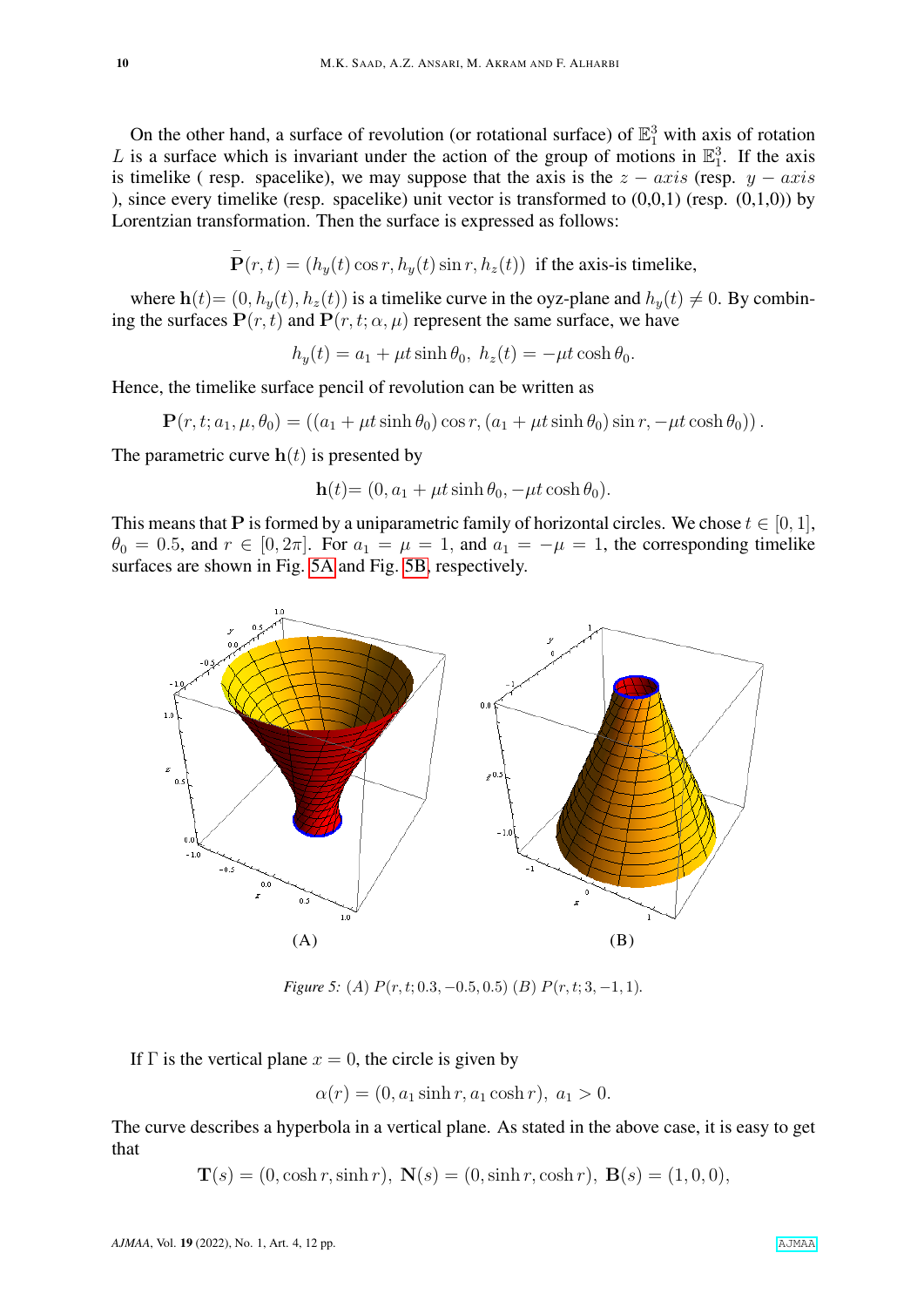and  $\tau = 0$ , which follows  $\theta(s) = \theta_0$  is a constant and we have

$$
l(r) = m(r) = n(r) = 1, \ \lambda(r) = ||\alpha'(r)|| \mu
$$
  
 
$$
A(t) = \alpha t, \ -B(t) = t\mu \sinh \theta_0, \ -C(t) = t\lambda, \mu \cosh \theta_0, \ \mu \neq 0.
$$

 $\bar{a}$ 

 $\mathbf{u}$ 

Thus, the timelike surface pencil can be expressed as

$$
\mathbf{P}(r,t;\alpha,\mu) = (0, a_1 \sinh r, a_1 \cosh r) + t(\alpha, -\mu \sinh \theta_0, -\mu \cosh \theta_0) \begin{pmatrix} 0 & \cosh r & \sinh r \\ 0 & \sinh r & \cosh r \\ 1 & 0 & 0 \end{pmatrix}.
$$

Analogously, the surface is expressed as follows:

$$
\bar{\mathbf{P}}(r,t) = (h_x(t), h_z(t) \sinh r, h_z(t) \cosh r)
$$
, if the axis-is spacelike,

where  $h(t) = (h_x(t), 0, h_z(t))$  is a spacelike curve in the oxz-plane and  $h_z(t) \neq 0$ . Also, we can get

$$
\mathbf{P}(r, t; a, \mu, \theta_0) = (-\mu t \cosh \theta_0, (a_1 - \mu t \sinh \theta_0) \sinh r, (a_1 - \mu t \sinh \theta_0) \cosh r).
$$
  
\n
$$
\mathbf{h}(t) = (-\mu t \cosh \theta_0, 0, a_1 - \mu t \sinh \theta_0).
$$

This means that P is formed by a family of vertical hyperbolas. We chose  $-2 < r < 2$ . For  $t \in [-5, 0], a_1 = \mu = 1, \theta_0 = 0$  and  $t \in [0, 5], a_1 = \mu = 1, \theta_0 = 0.01$ , the corresponding timelike surfaces are shown in Fig. [6A](#page-10-0) and Fig. [6B,](#page-10-0) respectively.

<span id="page-10-0"></span>

*Figure 6:* (*A*)  $P(r, t; 0.3, -0.5, .5)$  (*B*)  $P(r, t; 3, -1, 1)$ *.* 

### **ACKNOWLEDGMENTS**

This research was supported by Islamic University of Madinah. We would like to thank our colleagues from Deanship of Scientific Research who provided insight and expertise that greatly assisted the research. Also, we gratefully acknowledge the constructive comments from the editors and the anonymous referees.